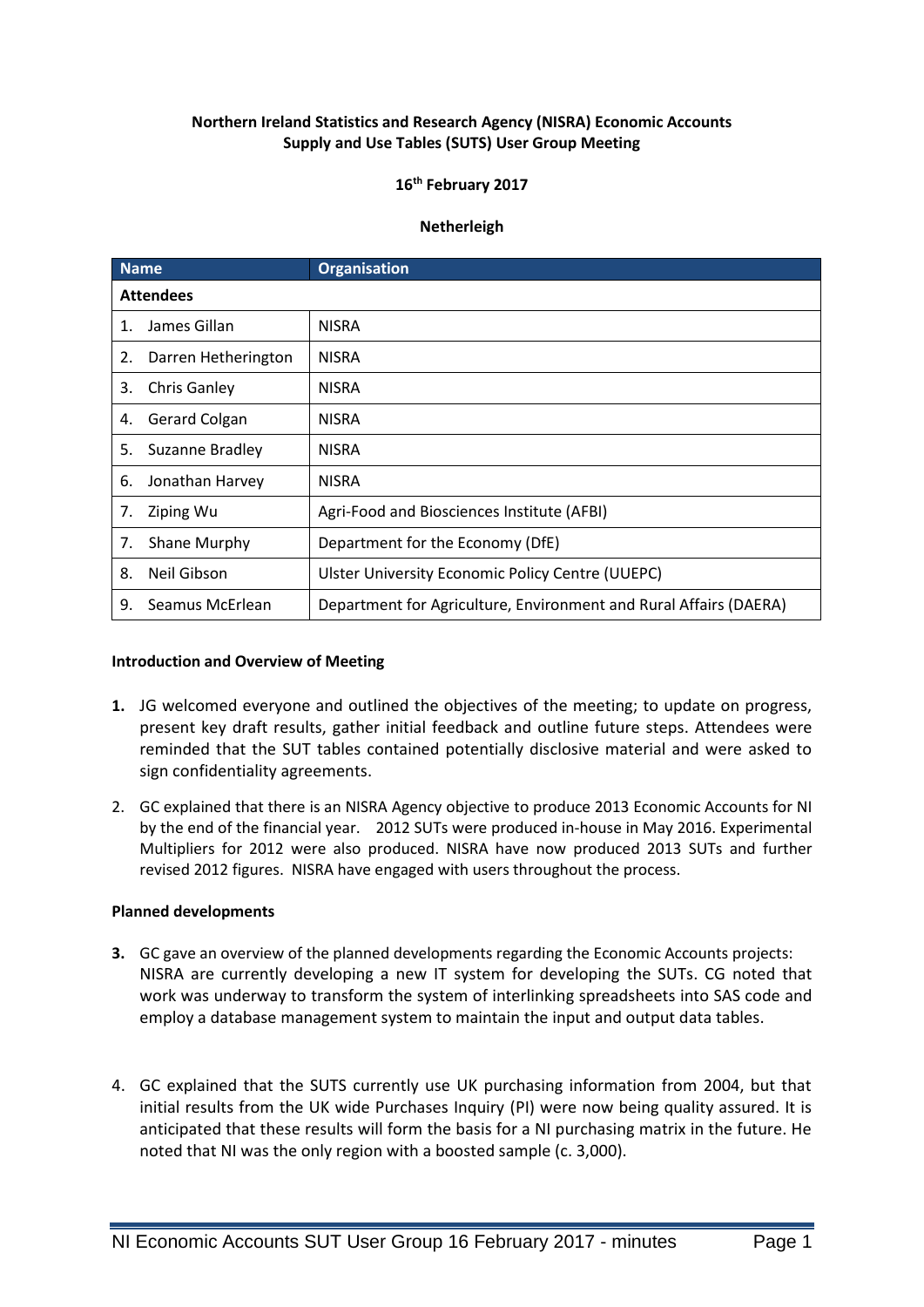- 5. The sample for the Living Costs and Food Survey has been boosted to 1000 cases and will help improve estimates of Household Expenditure.
- 6. GC explained that NISRA plan to devote further resources to the Economic project.
- 7. NISRA also plan to investigate the production of quarterly GDP.

# **Constraints**

- 8. GC explained that there were a number of constraints which meant that the publication of the SUTS are behind schedule.
- 9. The main constraint was that the Economic Accounts team experienced staff shortages throughout the year.
- 10. The compilation of the SUTs require GVA (I) figures from ONS which are published in December each year. It was necessary to incorporate these revised estimates into the SUTs.

#### **Improvements**

- 11. SB highlighted improvements made during the compilation of the 2012 and 2013 SUTs. She explained that two years of data are now available and this facilitated more in depth quality assurance.
- 12. The series of spreadsheets used to compile the SUTs was refined and extra validation checks included.
- 13. Additional/more up to date data sources have also been included. Detailed sense checks were undertaken on the data, which resulted in many improvements. In particular, the quality of the energy variables was improved, and double counting was eliminated for some parts of public expenditure.
- 14. Following feedback from users the process for calculating Gross Capital Formation was also refined.

#### **Presentation of the 2013 Experimental Supply and Use Table Draft Results**

- 15. SB presented a number of tables summarising the key results for the 2012 and 2013 SUTs, including comparisons with the UK and Scotland.
- 16. She explained how data from the SUTs could be used to calculate GDP using the three different approaches: the production, income and expenditure approaches.
- 17. The group noted the complex nature of the tables and asked for a detailed explanation of the results. SB took the group through some of the detail.

#### **Gross Capital Formation**

18. The group discussed the value of the Gross Capital Formation within the summary tables, and noted that the low value was not surprising.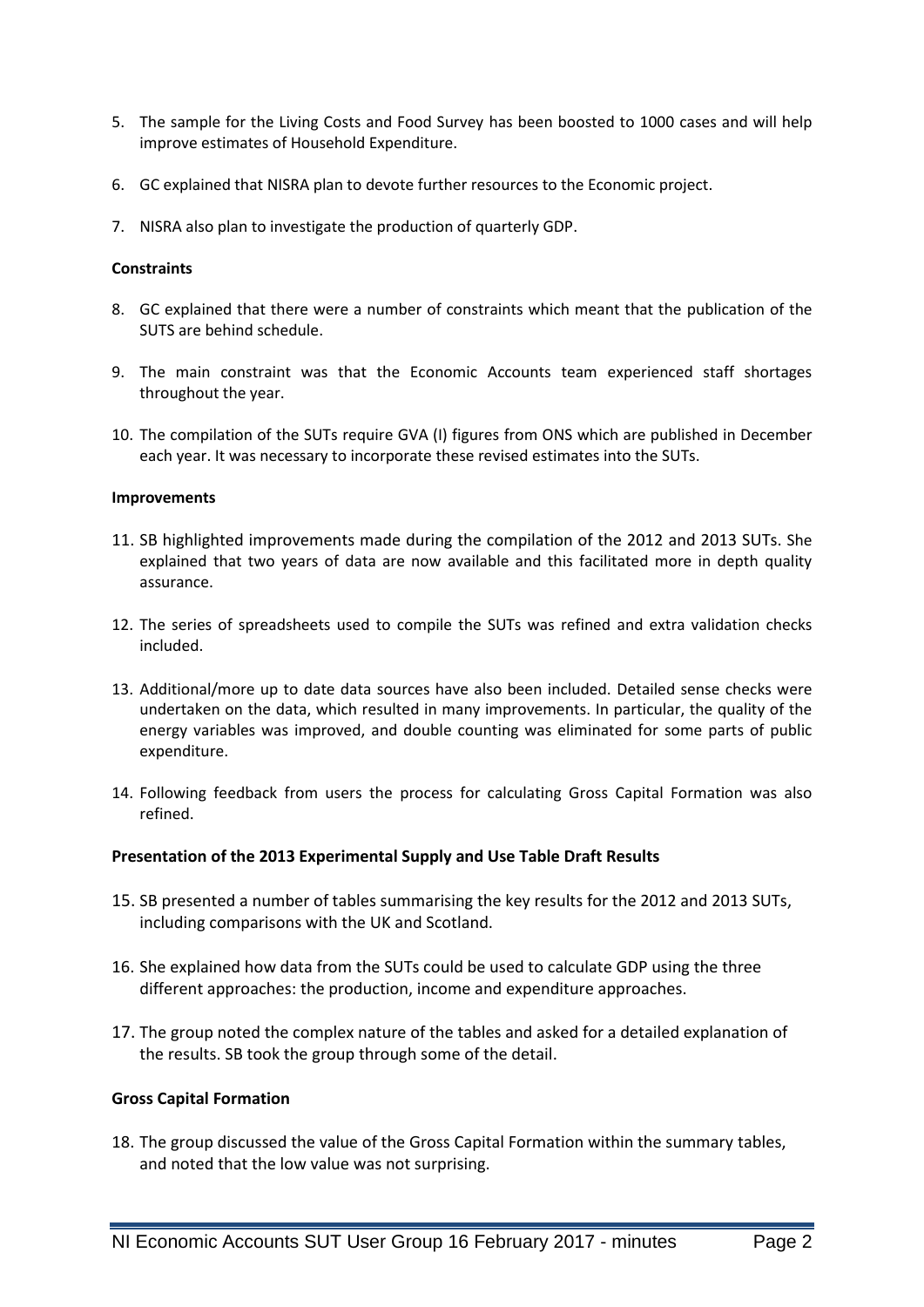# **Trade**

- 19. The group discussed the advantages and disadvantages of using the Broad Economy Sales and Export statistics (BESES) and the Regional Trade Statistics (RTS). JG explained the SUTS used the HMRC estimates for estimating exports. Several members of the group noted that they thought that HMRC underestimated the value of goods, and that underreporting trade could have large consequences going forward.
- 20. There was a discussion around the fact that there was no legislative gateway to access to HMRC data

#### **Gross Operating Surplus and Mixed Income**

21. The group noted that the values for Gross Operating Surplus (GOS) and Mixed Income (MI) for the Government were high and this was probably due to Non Market Capital Consumption.

# **Agricultural Data**

22. One member of the group suggested that there may be scope to get more detailed data for measuring Intermediate Consumption in the Agricultural Sector.

#### **Limitations of SUTs**

- 23. The group discussed the current limitations of the SUTs.
- 24. The NI purchasing pattern is currently based on UK data from 2004. It is intended that data from the PI will be used to compile the SUTs in the future.
- 25. Household expenditure is currently based the Living Costs and Food Survey (LCF) which prior to 2016 had a limited sample size of around 170 addresses per year. This is not robust enough to measure consumer expenditure. The sample for the 2016 survey has been boosted and this will increase the robustness of the measure. NISRA also wish to develop a quarterly consumer expenditure measure to track changes in this key area.
- 26. Analysis of the SUTS showed a 12% increase in Intermediate consumption (IC) from 2012 to 2013. The Use table is comprised mainly of IC figures by Industry. NISRA officials are currently undertaking detailed quality assurance of the variables used to compile Intermediate consumption.

#### **Publication plans**

27. There was a discussion around whether the SUTS should be published taking into account possible changes in trade figures and Intermediate Consumption. It was agreed that the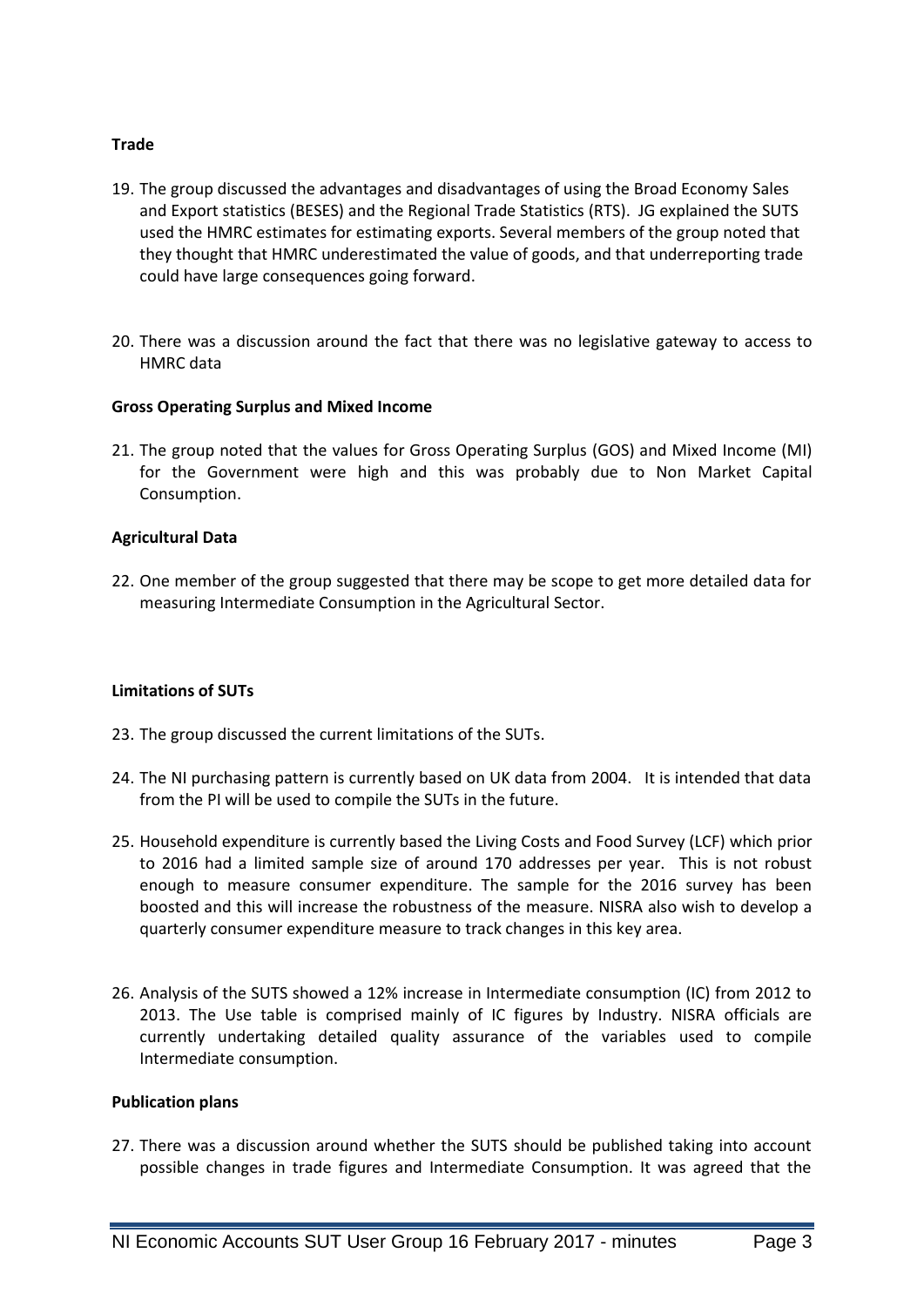main purpose of these experimental statistics was to refine the methodology used to compile the tables in advance of specific NI purchasing data and improved expenditure data becoming available.

- 28. The group noted that the project had a wide audience including MLAs, the private sector, industry bodies, academic community and government economists. It was agreed that communication of the results to the public is very important. Any publication of results should include clear explanations and worked examples.
- 29. SB explained that the next step was to compile a set of Industry by Industry multipliers. This will be carried out when the revised data for intermediate consumption is available.

# **Developing NI Economic Statistics Priority Areas**

30. JG outlined a number of options for developing NI Economic Statistics. These included development of the following work areas:

# **Labour Market Statistics**

- LFS Survey boost
- Multi-Survey Pooled sample
- Better Jobs Index
- Vacancy Statistics
- Consumer Expenditure Development
- Household Income
- Household Indebtedness

#### **Business Activity (for Economic Accounts)**

- NI component of New Business Register
- Foreign Direct Investment data
- Output of products and services in Northern Ireland

#### **Administrative Data Sources for Economic Statistics**

- **•** Tax Revenue statistics
- Banking/Finance Statistics
- Administrative data
- Sectoral Accounts

31. Members of the group expressed which areas they thought should be prioritised.

# **Contribution to Economic policy**

- 32. Users were unanimous in their appreciation of the work undertaken by the Economic Accounts team. They also highlighted the importance of this work for future economic policy development and fully backed the continuation of the development of economic accounts for Northern Ireland.
- 33. James Gillan and Gerard Colgan both thanked users for their valuable contribution to the meeting prior to closing.